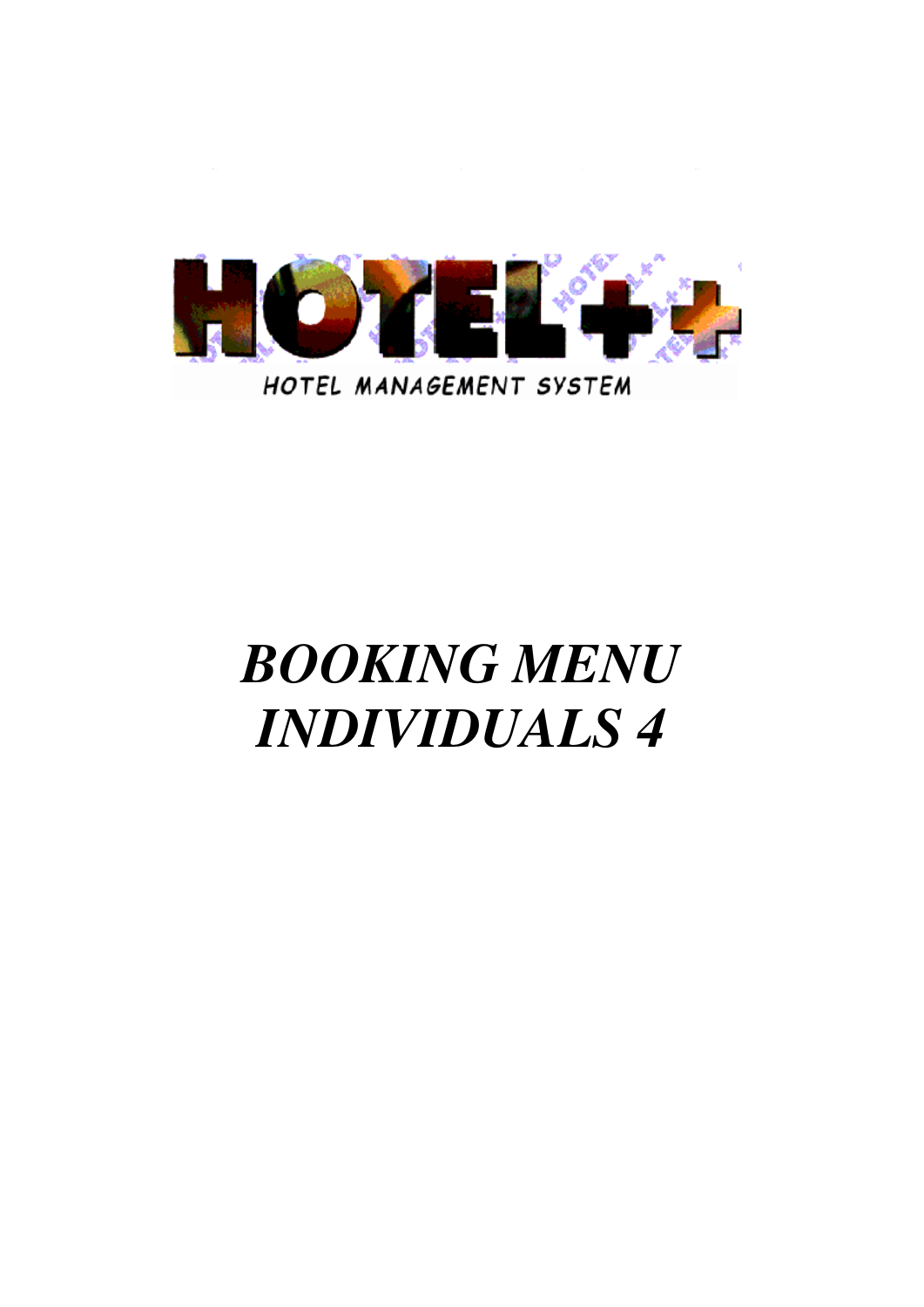# MENU SUMMARY FOR BOOKING INDIVIDUALS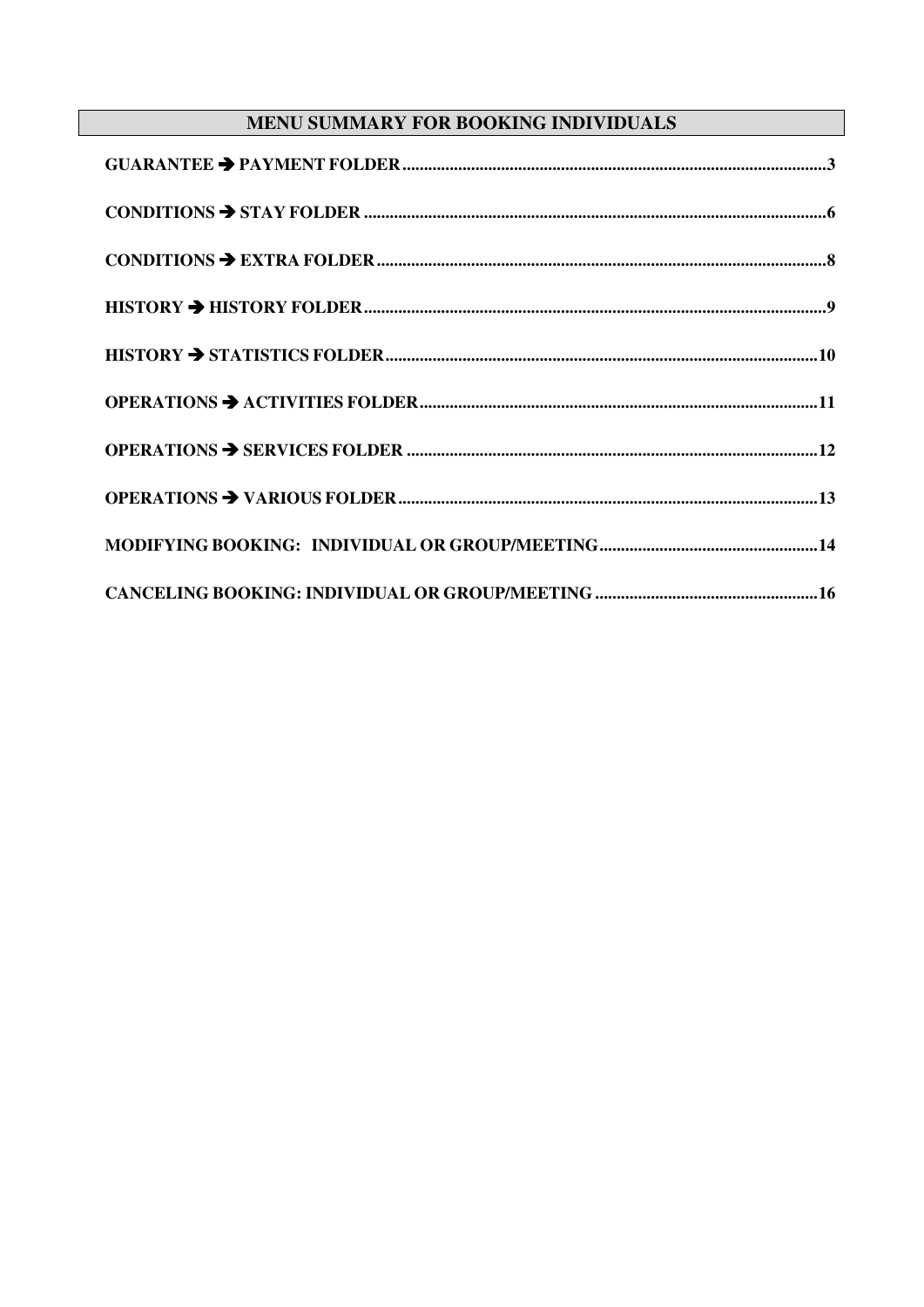# *GUARANTEE PAYMENT FOLDER*

This folder lets you manage guest accounts and invoicing.

| Prenotazione                                                                                                                                             |                                                                                                                                                                                                                                                                                                                      | Optional functions -                                                                                                                                                                                                                                                                                                                                                                       |
|----------------------------------------------------------------------------------------------------------------------------------------------------------|----------------------------------------------------------------------------------------------------------------------------------------------------------------------------------------------------------------------------------------------------------------------------------------------------------------------|--------------------------------------------------------------------------------------------------------------------------------------------------------------------------------------------------------------------------------------------------------------------------------------------------------------------------------------------------------------------------------------------|
| I Cliente<br><b>E VALENTINI MATILI ALCATEL ITALIA S.</b><br>$\frac{1}{2}$                                                                                | Ditta<br>$\Box$ Gruppo                                                                                                                                                                                                                                                                                               | Marrivo MPart. Q.ta MTipo MRoom Pre, MArr. Num. Stato<br>defined by system<br>19/11/01 22/12/01 1 BIA<br>$1$ APP $144$<br>GA<br>operator when<br>installing software<br>program                                                                                                                                                                                                            |
| Prenotazione<br>Pagamenti<br>Garanzia<br>Ordine<br>Cliente<br><b>Ditta</b><br>Automatica<br>Numbering of<br>successive accounts<br>in the specific file. | Condizioni<br>Storia<br>Soggiorno<br>Extra<br>Condizioni per la fatturazione<br>Intestatario Conto<br><b>FIVALENTINI MATILD R</b><br><b>FALCATEL ITALIA S.</b> F<br>Inserisci<br>Indicates the billing<br>guest for the file. To<br>change a predefined<br>selection, click the<br>arrow to the left of the<br>name. | Operativo<br>Tipo Iva<br>Esenz. Sosp<br>Condizioni<br>Doc. Pagamento<br>lCA<br><b>SO</b><br>W<br>г<br>г<br>This field makes it<br>г<br>possible to specify<br>г<br>which charges<br>must be inserted in<br>Cancella<br>the account.<br>$\Gamma$<br>Escludi <sup>[1]</sup><br>IndicateS the type of payment to be used during<br>check-out. To change the predefined selection press<br>F9. |
|                                                                                                                                                          |                                                                                                                                                                                                                                                                                                                      | Indicates the type of fiscal document to be issued<br>during check-out. To change the predefined                                                                                                                                                                                                                                                                                           |

selection press F9.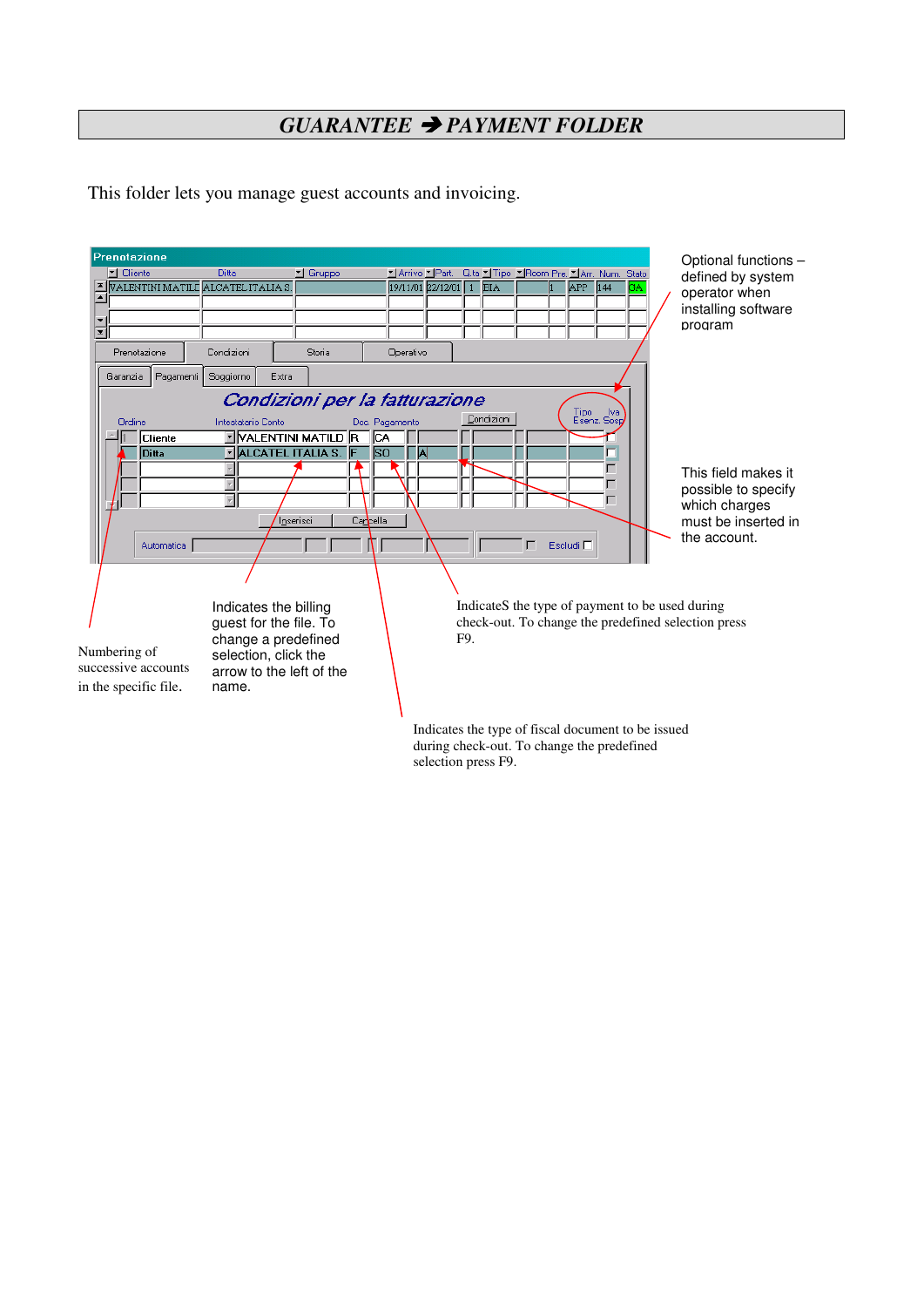The program will automatically enter:

*O* one bill: when the guest is directly responsible for the booking, or when an agency made the booking without specifying a particular billing conditions<sup>1</sup>:



**2** two bills: when an agency/firm made the booking specifying particular billing conditions<sup>2</sup>:



Indicates any particular billing conditions specified by the booking agency/firm.

**Attention: Within the Agency/Firm Index, you can display or enter any particular billing conditions that have been precontracted by the agency/firm making the booking.**



1 See *Archive, Agency/Firm, Agency/Firm Index*

<sup>&</sup>lt;sup>2</sup> Compare note 1.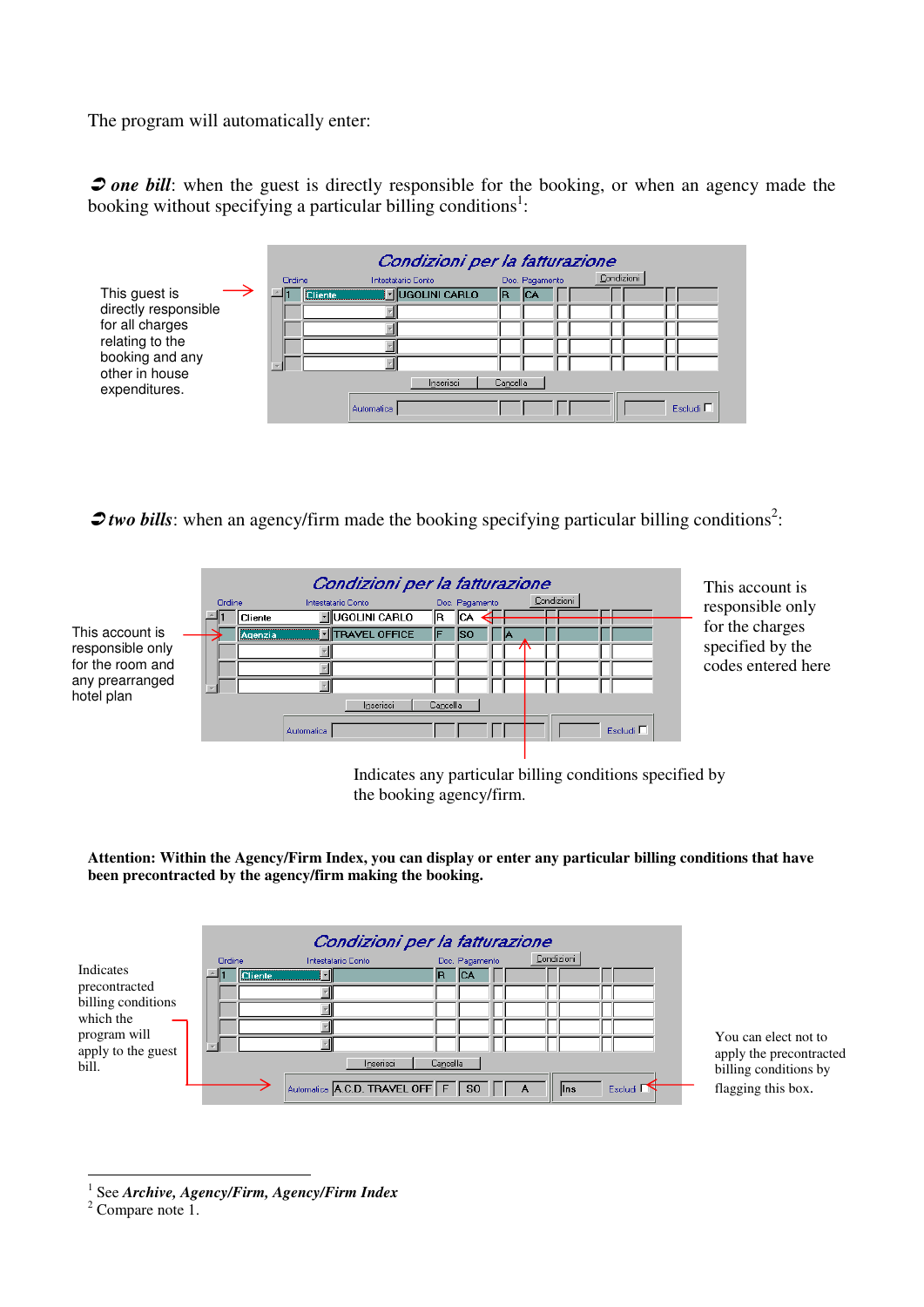At any time, you can modify information the program inserts automatically. You can also enter specific billing conditions, assigning to the guest's personal account, whatever charges you wish them to take responsibility for paying.

#### - *If you wish to define a different holder to the account* click the *Holder* field*.*



| Ordine | Intestatario Conto | Doc. Pagamento | Condizioni I |
|--------|--------------------|----------------|--------------|
|        | -----------        | II.            |              |

In this case, all the charges will be applied to the account of the choosen room.

- *In cases where charges must be seperated and applied to different accounts,* specify in the various fields who will be responsible for which coded charges.



Enter the sign "+" and press F9 to specify a charge or charges for which the guest account will be directly responsible. (i.e. Mr. Ugolini must pay for his own telephone and bar/minibar bills)

<sup>&</sup>lt;sup>3</sup> The charge grouping code is defined when software is installed. Applying the code designated *A*, applies a specific set of precontracted billing conditions and *\$E* that groups all the codes from extras.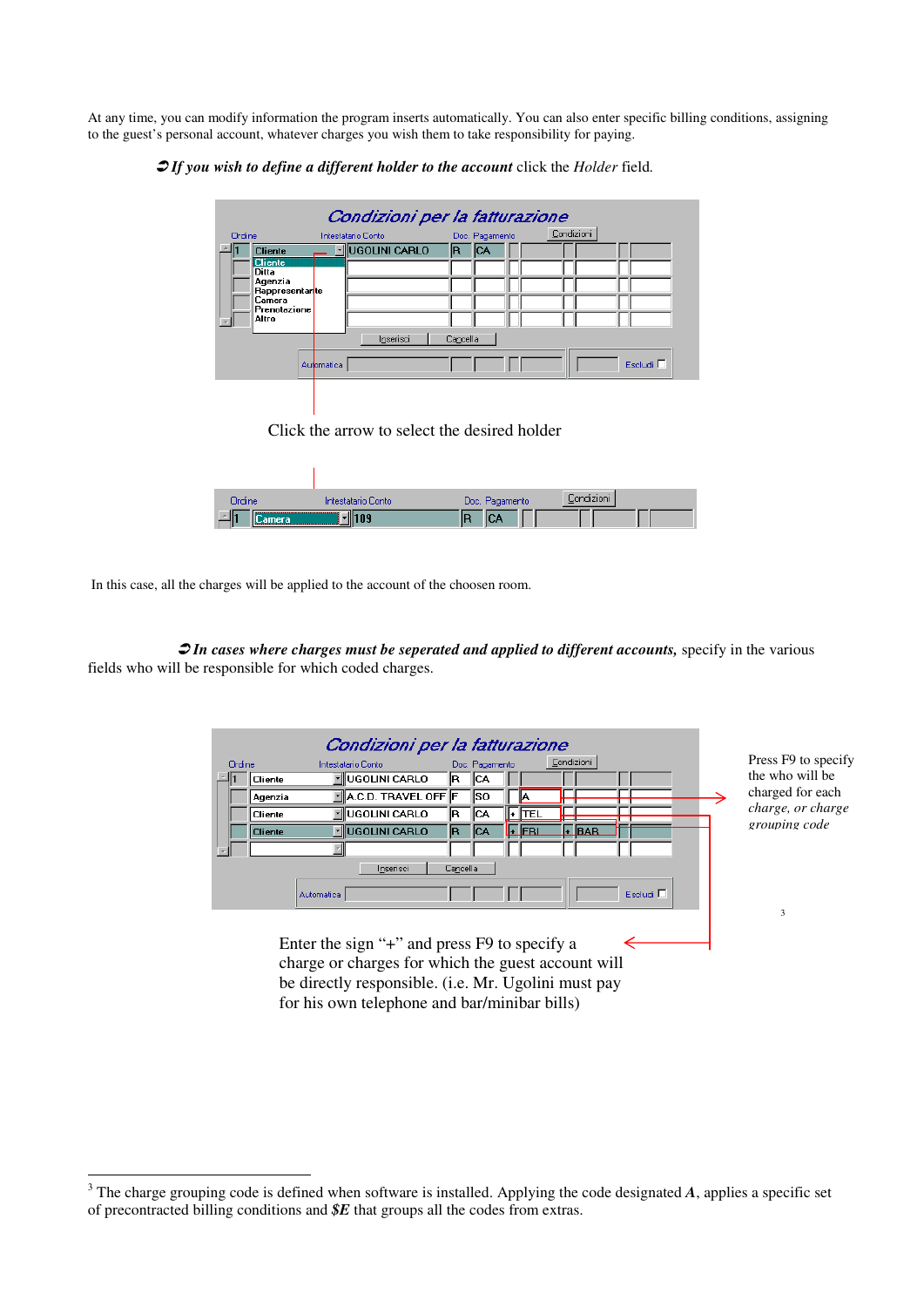## *CONDITIONS STAY FOLDER*

This folder allows you to modify the terms of stay for any guest. Once the changes have been entered, the program will automatically apply the new hotel plan charges from this day forward without the operator having to intervene again. Modifications made for an individual stay change only that account file and do not alter any pre-arranged contract.



Click on Details to make any other modifications to the guest's stay

| <b>35 Dettagli Soggiorno</b> |     |                           | $\blacksquare$ $\blacksquare$ $\times$ $\blacksquare$ |
|------------------------------|-----|---------------------------|-------------------------------------------------------|
| Canale Di Vendita            | AGE | Agenzie estere            | ø                                                     |
| Menu                         |     | Menu in Bianco            | E)                                                    |
| Mercato                      | lG  | Gruppi di serie           | ΘÌ                                                    |
| Prodotto                     | lP1 | Vecchia Venezia           | E)                                                    |
| Pagamento                    | lвo | <b>Bonificom bancario</b> | ΘÌ                                                    |
|                              |     |                           | Esci                                                  |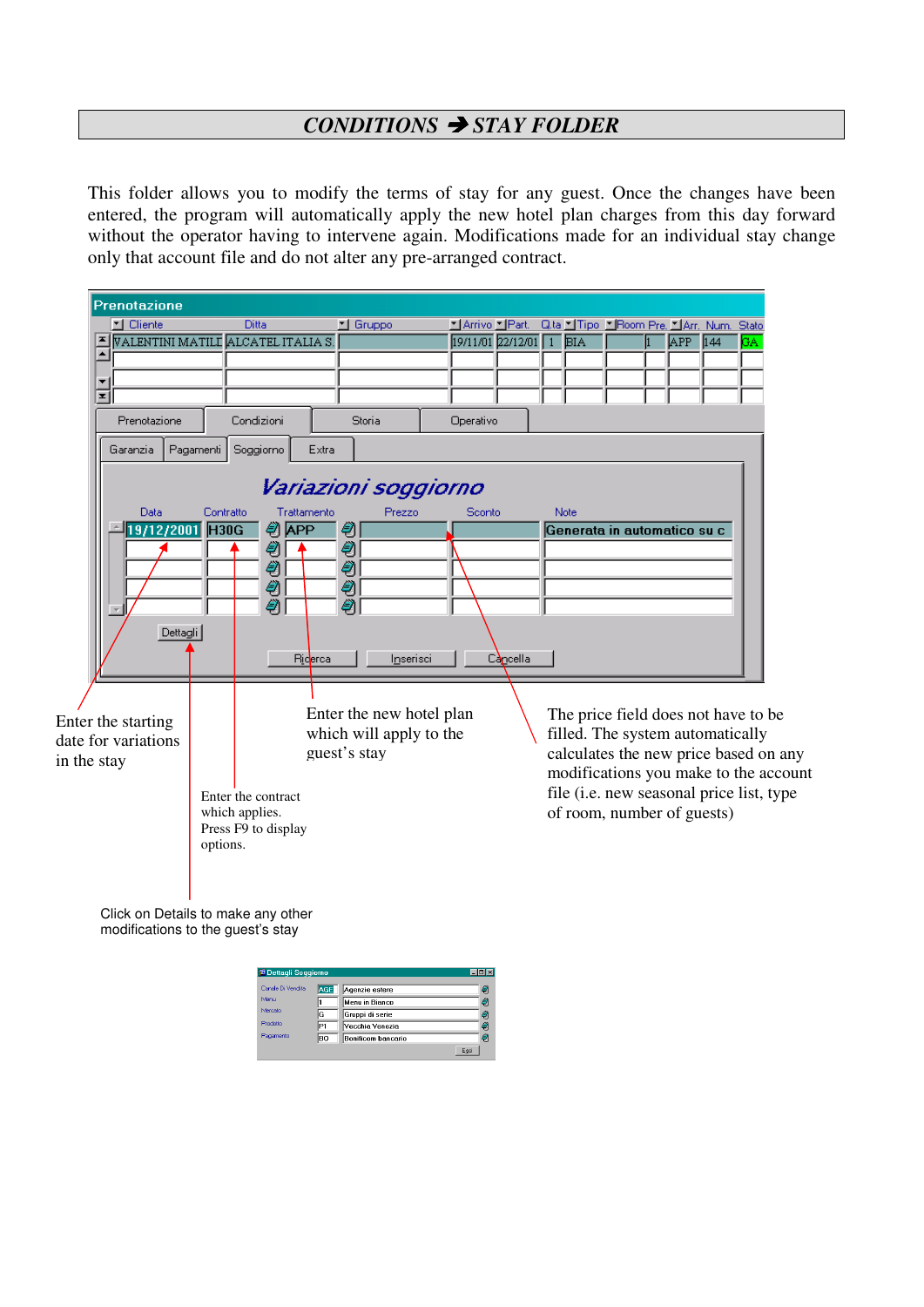

**contract.**

<sup>4</sup> See *Contracts*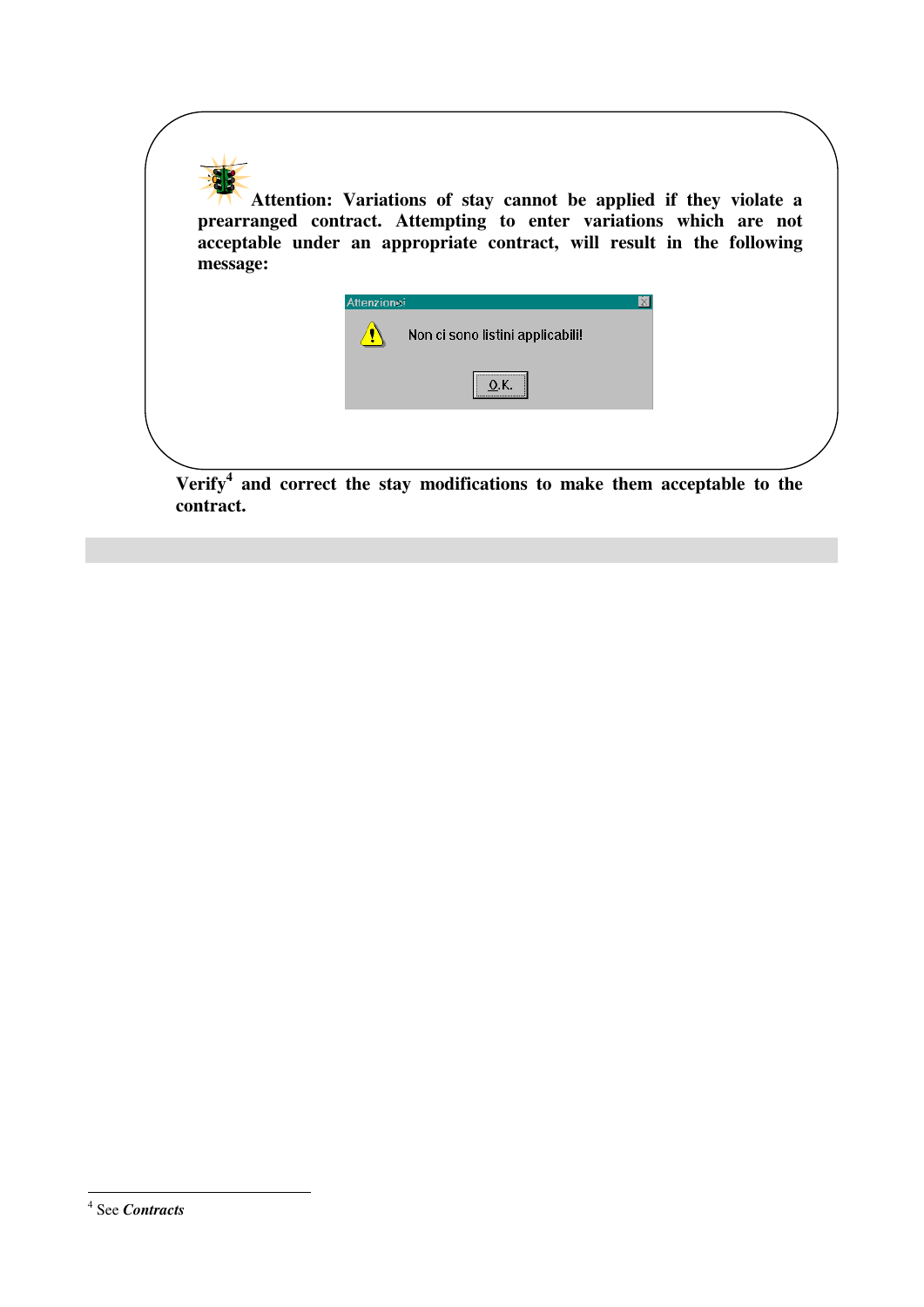# *CONDITIONS EXTRA FOLDER*

This folder automatically manages any charges for extra services guests may request.

| Prenotazione                                                   | Condizioni                                       | Storia                                                                                                   | Operativo                                                           |                                                                                                                |
|----------------------------------------------------------------|--------------------------------------------------|----------------------------------------------------------------------------------------------------------|---------------------------------------------------------------------|----------------------------------------------------------------------------------------------------------------|
| Pagamenti<br>Garanzia                                          | Soggierno<br>Extra                               |                                                                                                          |                                                                     |                                                                                                                |
| Dal<br>AI<br>19/11/2001 21/12/2001 GAR<br>Note<br>Dettagli     | Addebito<br>Ricerca                              | Garage<br>Inserisci                                                                                      | Servizi extra da addebitare<br>Totale<br>$50.000,00$ 01<br>Cancella | Frequenza Coperti                                                                                              |
|                                                                |                                                  | Click <i>Insert/Enter</i> to add the<br>services requested and the guest<br>will be billed automatically |                                                                     | Indicates how frequently the service<br>will be billed automatically. Press F9<br>to specify desired frequency |
| Click Details to<br>specify service code<br>number and prices. | Quantità<br>Extra addebitato fino al<br>compreso | Dettagli Servizi Extra<br>Prezzo                                                                         | $\blacksquare$ $\blacksquare$ $\times$<br>Esci                      |                                                                                                                |

Press F9 to select specific charge

Performing the following steps then saving the file information, allows the system to automatically bill guests for any requested services at the correct price and at the correct frequency of use:

- 1. Enter the period in which the charges will be debited.
- 2. From the menu of charges and their respective codes displayed by press F9, select which charges you wish to assign for automatic debiting.
- 3. Enter the number of days to be debited
- 4. Enter the frequency with which the charges will be made, also using F9.
- 5. Indicate the number of persons referred to in this specific charge (i.e. number of full-board guests, number of restaurant places).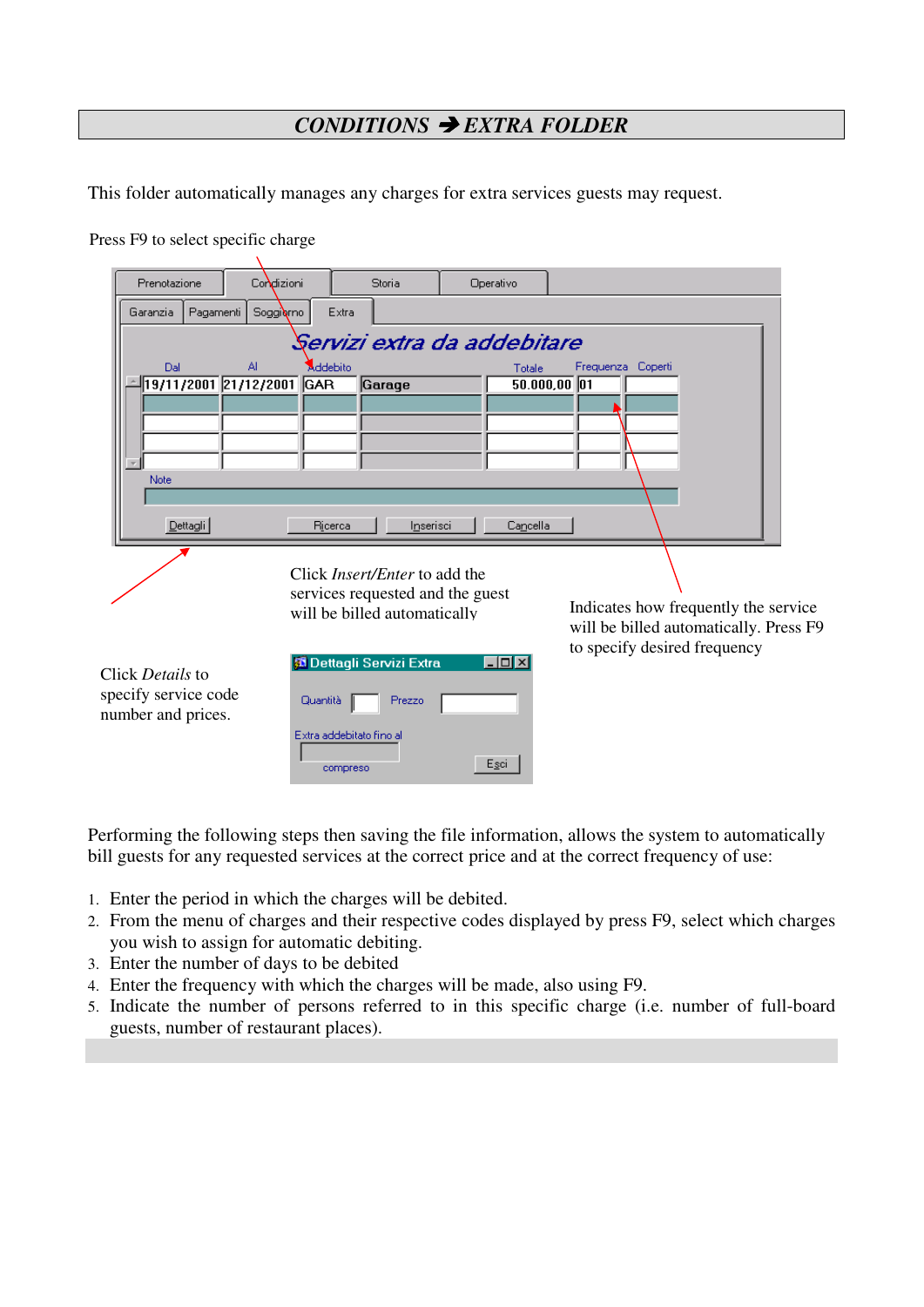# *HISTORY HISTORY FOLDER*

The *History Folder* contains a record of all the entries, modifications, and cancellations made to the guests file.

|                | Prenotazione                       |     |              |                |                                                           |                                                       |      |  |  |       |           |     |
|----------------|------------------------------------|-----|--------------|----------------|-----------------------------------------------------------|-------------------------------------------------------|------|--|--|-------|-----------|-----|
|                | Cliente                            |     | Ditta        |                | $\mathbb{Z}$ Gruppo                                       | MArrivo MPart. Q.ta MTipo MRoom Pre. MArr. Num. Stato |      |  |  |       |           |     |
|                | VALENTINI MATILE ALCATEL ITALIA S. |     |              |                |                                                           | 19/11/01 22/12/01 1 BIA                               |      |  |  | lapp. | 144       | GA. |
| ٠              |                                    |     |              |                |                                                           |                                                       |      |  |  |       |           |     |
| ▼              |                                    |     |              |                |                                                           |                                                       |      |  |  |       |           |     |
| $\overline{z}$ |                                    |     |              |                |                                                           |                                                       |      |  |  |       |           |     |
|                | Prenotazione                       |     | Condizioni   |                | Storia                                                    | Operativo                                             |      |  |  |       |           |     |
|                | Storia<br>Statistica               |     |              |                |                                                           |                                                       |      |  |  |       |           |     |
|                | Data                               | Ora | <b>Stato</b> |                | Storia della pratica                                      |                                                       | Note |  |  |       | Operatore |     |
|                | 19/11/2001 13:39                   |     | <b>PFA</b>   |                | Pr. cambio condi Inserita nuova Condizione fatturazione   |                                                       |      |  |  |       | 33        |     |
|                | 19/11/2001 11:03                   |     | <b>PFA</b>   |                | Pr. cambio condi   Inserita nuova Condizione fatturazione |                                                       |      |  |  |       | 33        |     |
|                | 19/11/2001 13:37                   |     | <b>PCL</b>   |                | Pr. cambio client ANNA->VALENTINI MATILDA                 |                                                       |      |  |  |       | 33        |     |
|                | $19/11/2001$ 15:45                 |     | <b>PSE</b>   |                | Pr. cambio serviz Inserito nuovo servizio                 |                                                       |      |  |  |       | 33        |     |
|                | 19/11/2001 15:45 PEX               |     |              |                | Pr. cambio adde   Inserito nuovo servizio extra           |                                                       |      |  |  |       | 33        |     |
|                |                                    |     |              | <b>Ricerca</b> |                                                           |                                                       |      |  |  |       |           |     |

The left *Status* column gives movement codes. The right *Status* column gives a more comprehensive description of the modification should the operator wish to investigate the file history

To learn more about a particular movement more fully, click the *Search* button or the *Search* icon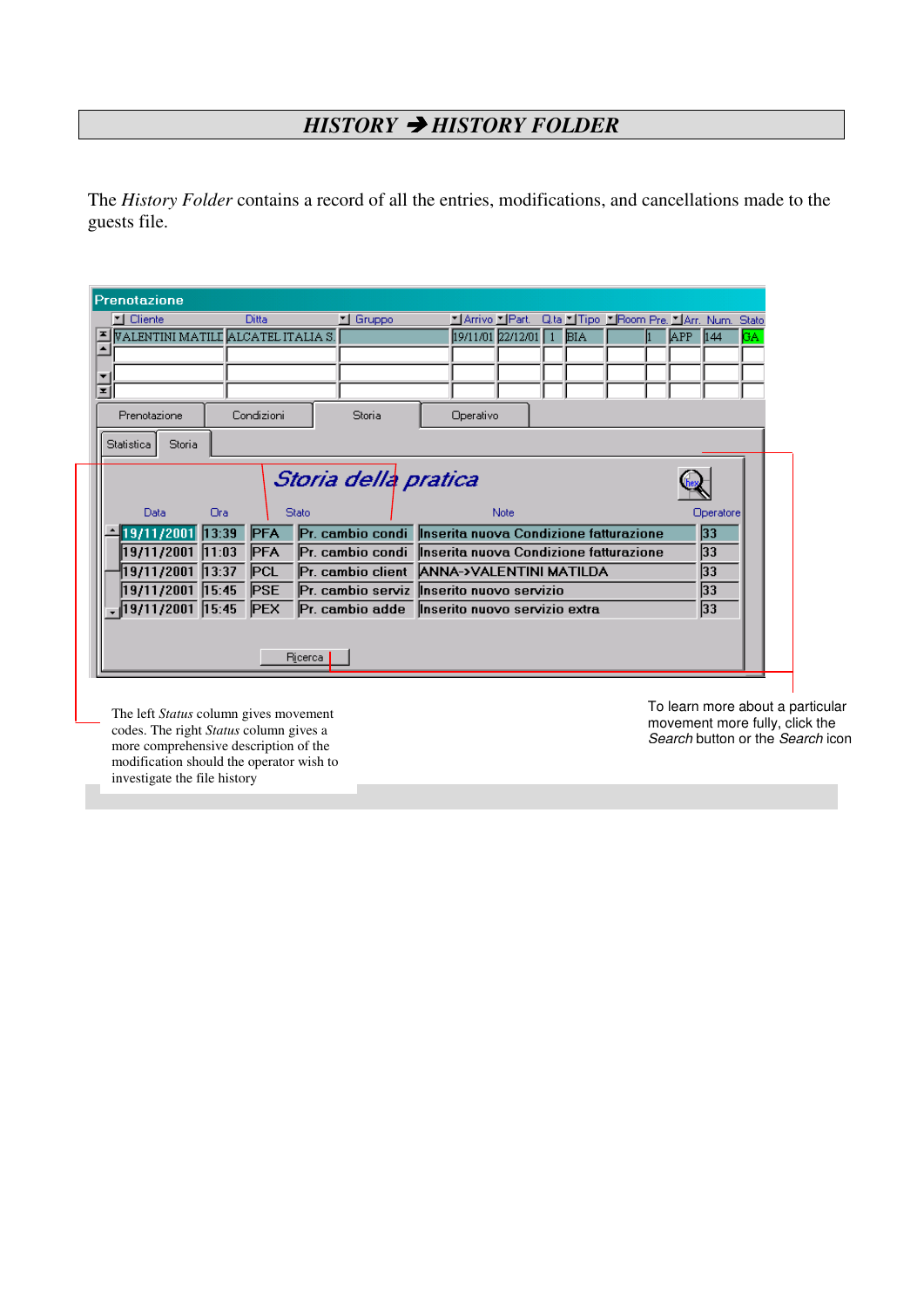# *HISTORY STATISTICS FOLDER*

This folder contains a summary of the file's most important information.

| Prenotazione     |                                                        |                                                                                                          |                              |                                                      |                         |            |                                         |           |                                                                                                                           |     |    |
|------------------|--------------------------------------------------------|----------------------------------------------------------------------------------------------------------|------------------------------|------------------------------------------------------|-------------------------|------------|-----------------------------------------|-----------|---------------------------------------------------------------------------------------------------------------------------|-----|----|
| I Cliente        |                                                        | Ditta                                                                                                    | $\mathbb{Z}$ Gruppo          |                                                      | ∐ Arrivo ∑ Part.        |            | Q.ta Tipo TiRoom Pre. TiArr. Num. Stato |           |                                                                                                                           |     |    |
|                  |                                                        | VALENTINI MATILI ALCATEL ITALIA S.                                                                       |                              |                                                      | 19/11/01 22/12/01 1 BIA |            |                                         |           | <b>APP</b>                                                                                                                | 144 | GА |
|                  |                                                        |                                                                                                          |                              |                                                      |                         |            |                                         |           |                                                                                                                           |     |    |
| ×.               |                                                        |                                                                                                          |                              |                                                      |                         |            |                                         |           |                                                                                                                           |     |    |
| Prenotazione     |                                                        | Condizioni                                                                                               | Storia                       | Operativo                                            |                         |            |                                         |           |                                                                                                                           |     |    |
| Statistica       | Storia                                                 |                                                                                                          |                              |                                                      |                         |            |                                         |           |                                                                                                                           |     |    |
| Data inserimento | Data annullamento<br>Data ultimo trasferimento Booking | 19/11/2001<br>Trattamento addebitato fino al giorno                                                      | 33<br>Operatore<br>Operatore | Data modifica<br>Motivo<br>Codice centro<br>compreso |                         | 19/11/2001 | Struttura<br>Allotment                  | Operatore | 33                                                                                                                        |     |    |
|                  |                                                        | If a booking originated from a<br>booking center, this box will display<br>the date of the last transfer |                              |                                                      |                         |            |                                         |           | When more than one<br>structure is under<br>management, this box will<br>indicate which structure<br>applies to the file. |     |    |

When canceling a booking, press F9 to indicate motive<sup>5</sup>.

<sup>5</sup> See **Canceling Bookings**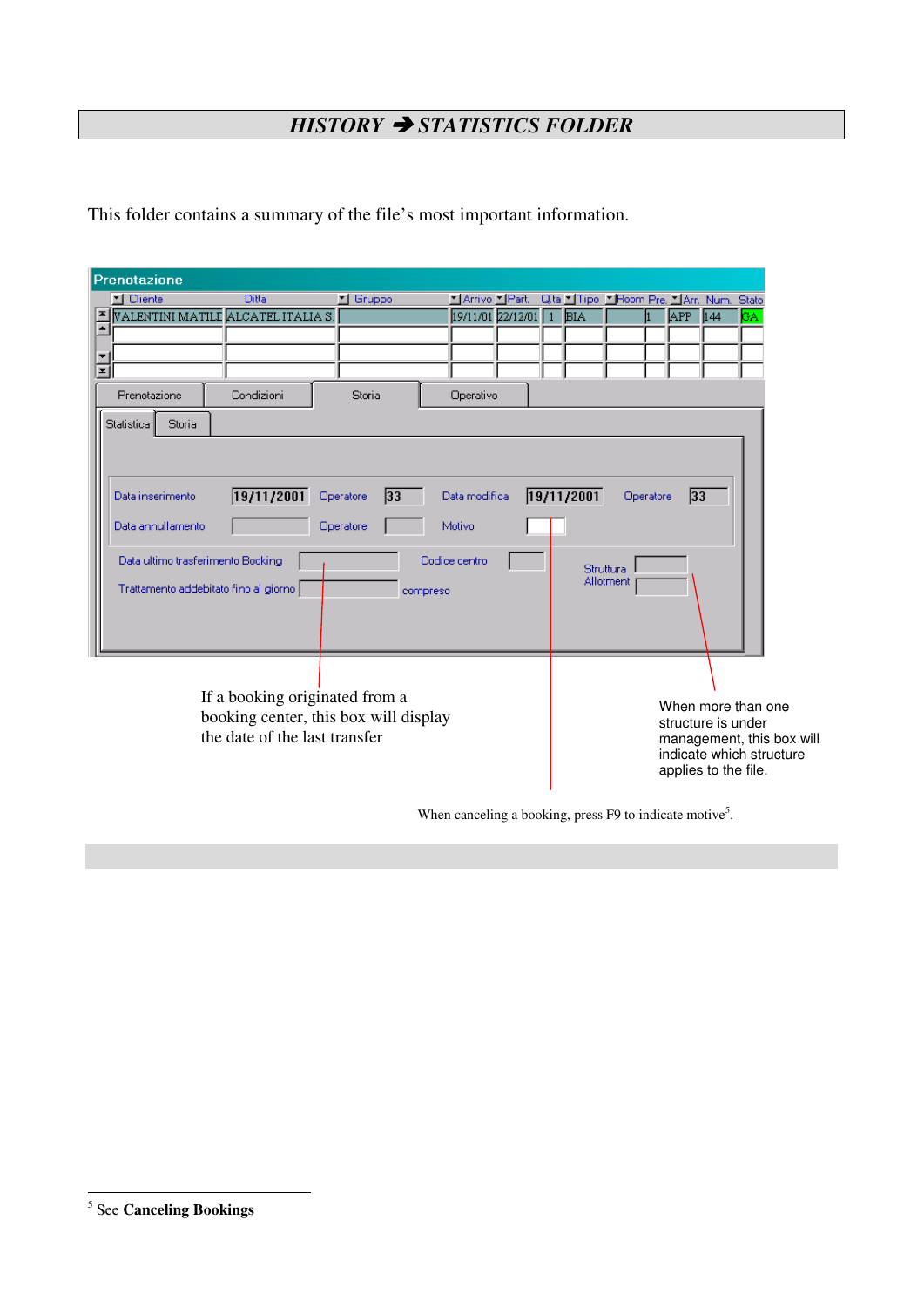# *OPERATIONS ACTIVITIES FOLDER*

This folder holds reservations for activities offered by the hotel which a guest may request.

|                                 | 13/10/1999 12:00                                                | TRVL | Descrizione<br><b>VOLO DI LINEA</b>              | Operatore                                  | Prezzo                    | г                                                     |
|---------------------------------|-----------------------------------------------------------------|------|--------------------------------------------------|--------------------------------------------|---------------------------|-------------------------------------------------------|
|                                 | 14/10/1999 15:00                                                | FIS  | Fisioterapia                                     |                                            | 50,000                    |                                                       |
|                                 |                                                                 |      |                                                  |                                            |                           | г                                                     |
|                                 |                                                                 |      |                                                  |                                            |                           | г                                                     |
| Dettagli                        |                                                                 |      |                                                  |                                            |                           |                                                       |
|                                 |                                                                 |      | <b>Hicerda</b>                                   | Inserisci<br>Cancella                      |                           |                                                       |
|                                 | Here, the guest requested a                                     |      | Press F9 to enter the                            |                                            |                           | Prices entered for reserved                           |
|                                 | flight reservation and the date<br>was noted in the appropriate |      | code of the activity the<br>guest wished to book |                                            |                           | activities are not                                    |
|                                 | field. Click Details to enter any                               |      |                                                  |                                            |                           | automatically charged to<br>the guest account but are |
|                                 | specifics necessary                                             |      |                                                  |                                            | Click Cancel to cancel an | noted as information.                                 |
|                                 |                                                                 |      |                                                  | activity already reserved                  |                           |                                                       |
|                                 |                                                                 |      |                                                  | and the program<br>automatically inserts a |                           |                                                       |
| <sup>55</sup> Dettagli Attività |                                                                 |      | $\Box$ o $\Box$                                  | confirmation flag                          |                           |                                                       |
| Operatore inserimento           | Data                                                            |      | Ora                                              |                                            |                           |                                                       |
| Operatore annullamento          | Data                                                            |      | Ora                                              |                                            |                           |                                                       |
| Compagnia Aerea                 | Alitalia<br>AZ 1638                                             |      | <b>Ax</b><br>Pag.                                |                                            |                           |                                                       |
| Volo<br>Luogo Partenza          | Bologna                                                         |      |                                                  |                                            |                           |                                                       |
| Accompagnatore                  |                                                                 |      | Esci                                             |                                            |                           |                                                       |
|                                 |                                                                 |      |                                                  |                                            |                           |                                                       |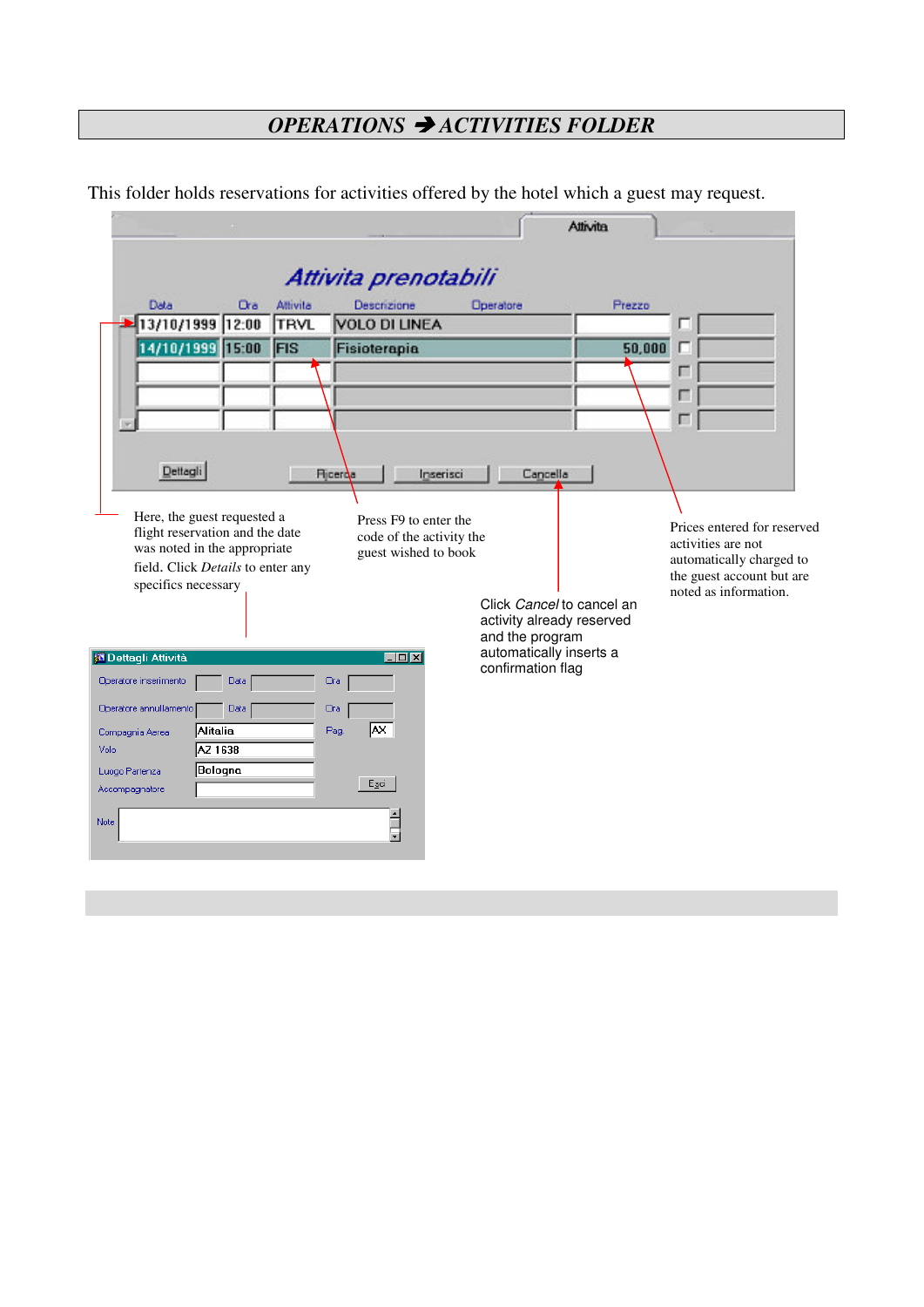## *OPERATIONS SERVICES FOLDER*

|                                  | Prenotazione                         | Condizioni                                                                                                | Storia                             | Operativo                                                                                                                 |                                |                                                                                                                                                                                                                    |  |
|----------------------------------|--------------------------------------|-----------------------------------------------------------------------------------------------------------|------------------------------------|---------------------------------------------------------------------------------------------------------------------------|--------------------------------|--------------------------------------------------------------------------------------------------------------------------------------------------------------------------------------------------------------------|--|
| Varie                            | Servizi                              | Attivita                                                                                                  |                                    |                                                                                                                           |                                |                                                                                                                                                                                                                    |  |
|                                  | Reparto<br>Eseguire il<br>19/11/2001 | Codice<br>Descrizione<br>DCOP<br>Doppia coperta<br>Servizi per i reparti<br><b>Reparto</b><br>4<br>4<br>≝ | Richiesta<br><b>Doppia coperta</b> | Ricerca<br>Note                                                                                                           | Servizi richiesti<br>Inserisci | dal cliente<br>Cancella<br>Esequito il<br>Da                                                                                                                                                                       |  |
|                                  |                                      |                                                                                                           | Ricerca<br>Inserisci               | Cancella                                                                                                                  |                                |                                                                                                                                                                                                                    |  |
| Information<br>supplied by guest |                                      | Click on this arrow to see<br>details of services entered                                                 |                                    | Click Enter/Insert to<br>enter any services<br>requested by the guest<br>store the code of the operator entering the data |                                | Information supplied by<br>other interested party on<br>behalf of the guest'<br>When a guest requests a service, enter the date of execution. At<br>the time the new data is saved, the program will automatically |  |

This folder manages any special provisions the guest might request.

*Services requested by Guests* must contain the following information:

- 1. Press F9 to select Department.
- 2. Press F9 to select service *Code*.

*Services by Department* For services requested by the guest you must enter:

- 1. The *Date* the service is delivered. The system automatically enters today's date.
- 2. Press F9 to select Department.
- 3. Press F9 to select service *Code*.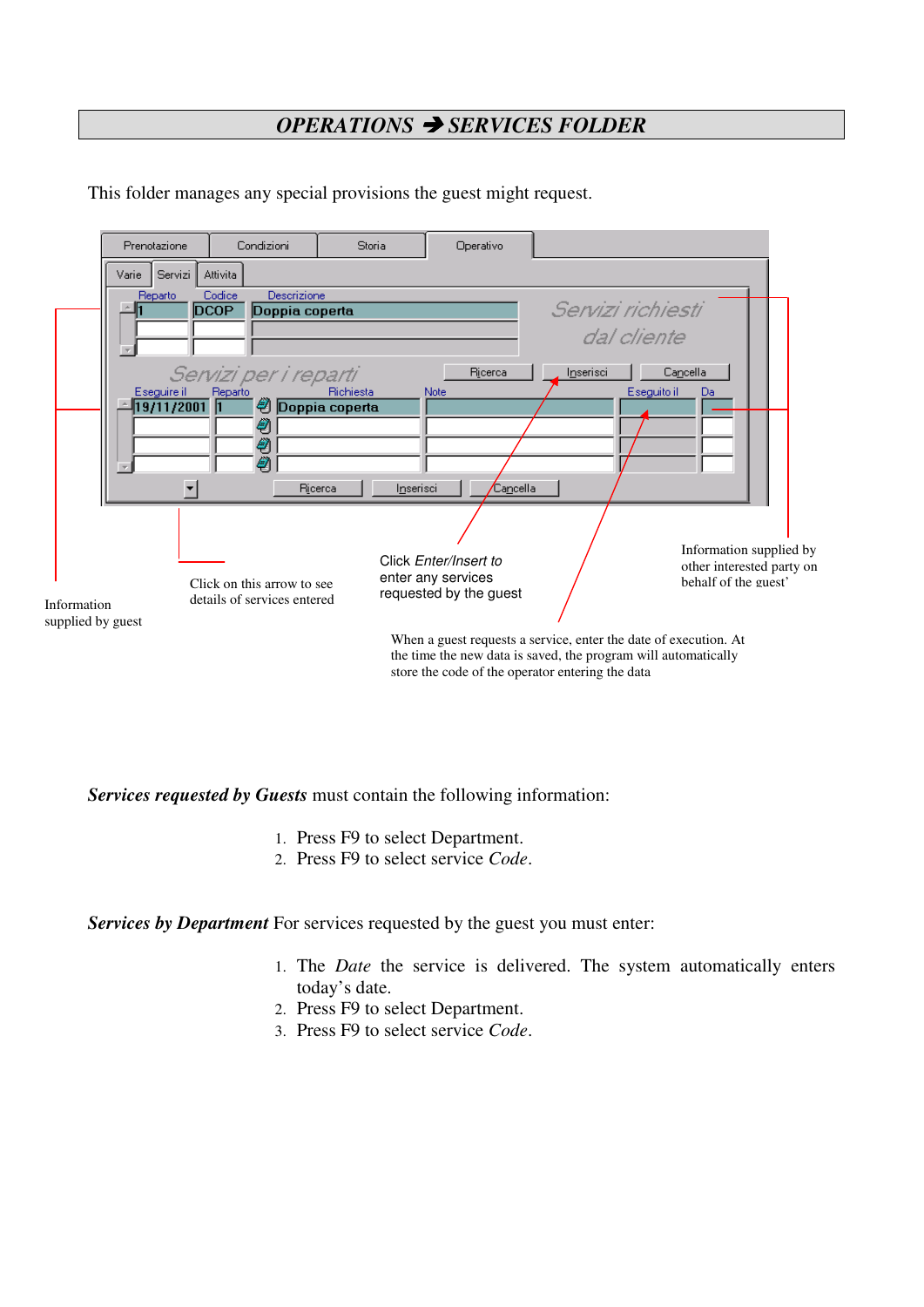# *OPERATIONS VARIOUS FOLDER*

In this folder you can enter other information regarding the guest file.

|   | Prenotazione                                                                                   |                                                                                                                                                    |                    |                                          |      |           |                         |           |                                                                                                 |    |             |     |       |
|---|------------------------------------------------------------------------------------------------|----------------------------------------------------------------------------------------------------------------------------------------------------|--------------------|------------------------------------------|------|-----------|-------------------------|-----------|-------------------------------------------------------------------------------------------------|----|-------------|-----|-------|
|   | ▼ Cliente                                                                                      | <b>Ditta</b>                                                                                                                                       |                    | <sup>1</sup> Gruppo                      |      |           | ∐ Arrivo ∐Part.         |           | Q.ta Tipo TRoom Pre. TArr. Num.                                                                 |    |             |     | State |
| ٠ | VALENTINI MATILI ALCATEL ITALIA S.                                                             |                                                                                                                                                    |                    |                                          |      |           | 19/11/01 22/12/01 1 BIA |           |                                                                                                 |    | APP         | 144 | GA.   |
|   |                                                                                                |                                                                                                                                                    |                    |                                          |      |           |                         |           |                                                                                                 |    |             |     |       |
|   |                                                                                                |                                                                                                                                                    |                    |                                          |      |           |                         |           |                                                                                                 |    |             |     |       |
| z |                                                                                                |                                                                                                                                                    |                    |                                          |      |           |                         |           |                                                                                                 |    |             |     |       |
|   | Prenotazione                                                                                   | Condizioni                                                                                                                                         |                    | Storia                                   |      | Operativo |                         |           |                                                                                                 |    |             |     |       |
|   | Varie<br>Servizi                                                                               | Attivita                                                                                                                                           |                    |                                          |      |           |                         |           |                                                                                                 |    |             |     |       |
|   | Prenotato da SIG.RA BIANCHI                                                                    |                                                                                                                                                    |                    |                                          |      |           |                         |           |                                                                                                 |    |             |     |       |
|   | Ora arrivo 14.00                                                                               |                                                                                                                                                    |                    | Mezzo di Arrivo                          | AUTO |           |                         |           |                                                                                                 |    |             |     |       |
|   | Aliquota IVA 10                                                                                |                                                                                                                                                    |                    |                                          |      |           |                         | Mail      |                                                                                                 |    |             |     |       |
|   |                                                                                                |                                                                                                                                                    |                    |                                          |      |           |                         | Giornali  |                                                                                                 |    | IL GIORNALE |     |       |
|   | Tipo esenzione                                                                                 |                                                                                                                                                    |                    |                                          |      |           |                         | Transfert |                                                                                                 | NΟ |             |     |       |
|   | Tipo sconto L                                                                                  |                                                                                                                                                    |                    | 10% su arrangiamento e 5% ristorantelbar |      |           |                         | Corsi     |                                                                                                 |    | NESSUNO     |     |       |
|   | Tipo telefono                                                                                  |                                                                                                                                                    |                    |                                          |      |           |                         |           |                                                                                                 |    |             |     |       |
|   | Tipo pulizia 5                                                                                 |                                                                                                                                                    | PULIZA GIORNALIERA |                                          |      |           |                         |           | Tav. Ristorante                                                                                 | 24 |             |     |       |
|   | Ultimo Contratto                                                                               |                                                                                                                                                    |                    |                                          |      |           |                         |           | Tav. Ristorante                                                                                 |    |             |     |       |
|   | Data modulo<br>regolamento                                                                     |                                                                                                                                                    |                    |                                          |      |           |                         |           |                                                                                                 |    |             |     |       |
|   |                                                                                                |                                                                                                                                                    |                    |                                          |      |           |                         |           |                                                                                                 |    |             |     |       |
|   | When an agency makes a<br>booking, enter the name of the<br>representative making the contact. |                                                                                                                                                    |                    |                                          |      |           |                         |           | In this field you can reserve a<br>specific restaurant table by<br>simply entering table number |    |             |     |       |
|   |                                                                                                | Entering the guest's expected arrival time and<br>means of transport makes it possible to arrange<br>a possible transfer or a garage parking place |                    |                                          |      |           |                         |           |                                                                                                 |    |             |     |       |

**N.B.** Information entered in the fields of the operations folder in no way affects guest folders and is maintained by the program as merely records.

The operations folder contains all information relative to the guest as below

- $\Rightarrow$  Any discount agreements linked to the firm/guest
- $\Rightarrow$  mailing address
- $\Rightarrow$  guest's preferred newspaper
- $\Rightarrow$  if a transfer service has been requested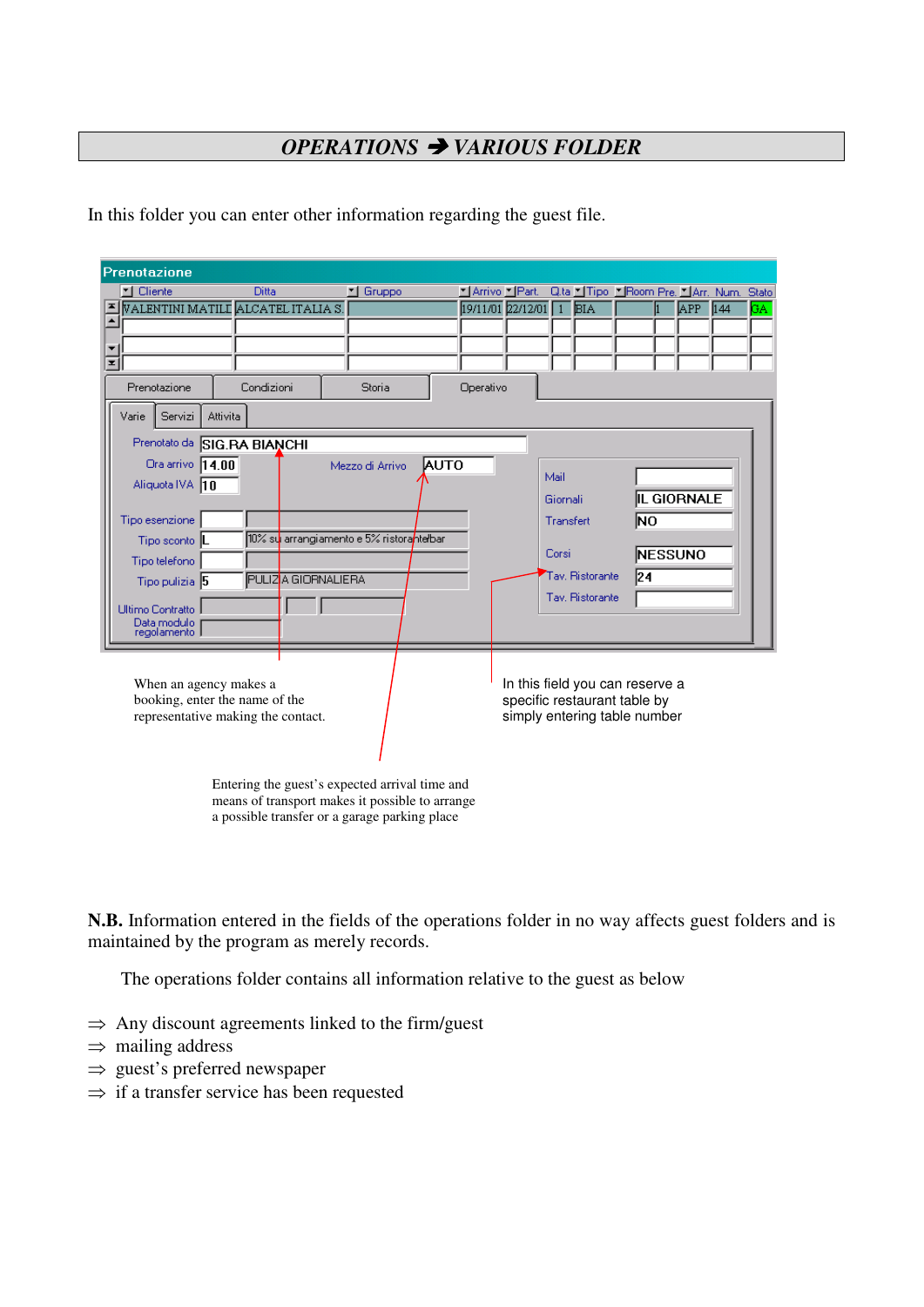## *MODIFYING BOOKING: INDIVIDUAL OR GROUP/MEETING*

- 1. From the opening screen, enter *Front Office.* Here, select the *Bookings* menu and within it, the *Booking* function.)
- 2. Select either the *Booking* or *Group/Meeting* window. Files for guests due to arrive today (current day) are found by clicking *Search Arrivals* **.** For guests arriving on any day other than today, click *Search Booking* . The following search method is the same for either case:



Position cursor over the field in which you'd like to search<sup>6</sup> (If you do not enter data into one of the fields, the system will search all bookings) and click *Execute* (or press F8) to search the database. To end search and return to the previous screen click *Cancel* or (or press CTRL+q).

Follow these steps:



<sup>6</sup> To make a search, indicate one or more letters followed by the % (percent) sign. For example, in the *Guest Name* field, typing ALPI% will show ALPITOUR, ALPIEAGLES, and even ALPINESTARS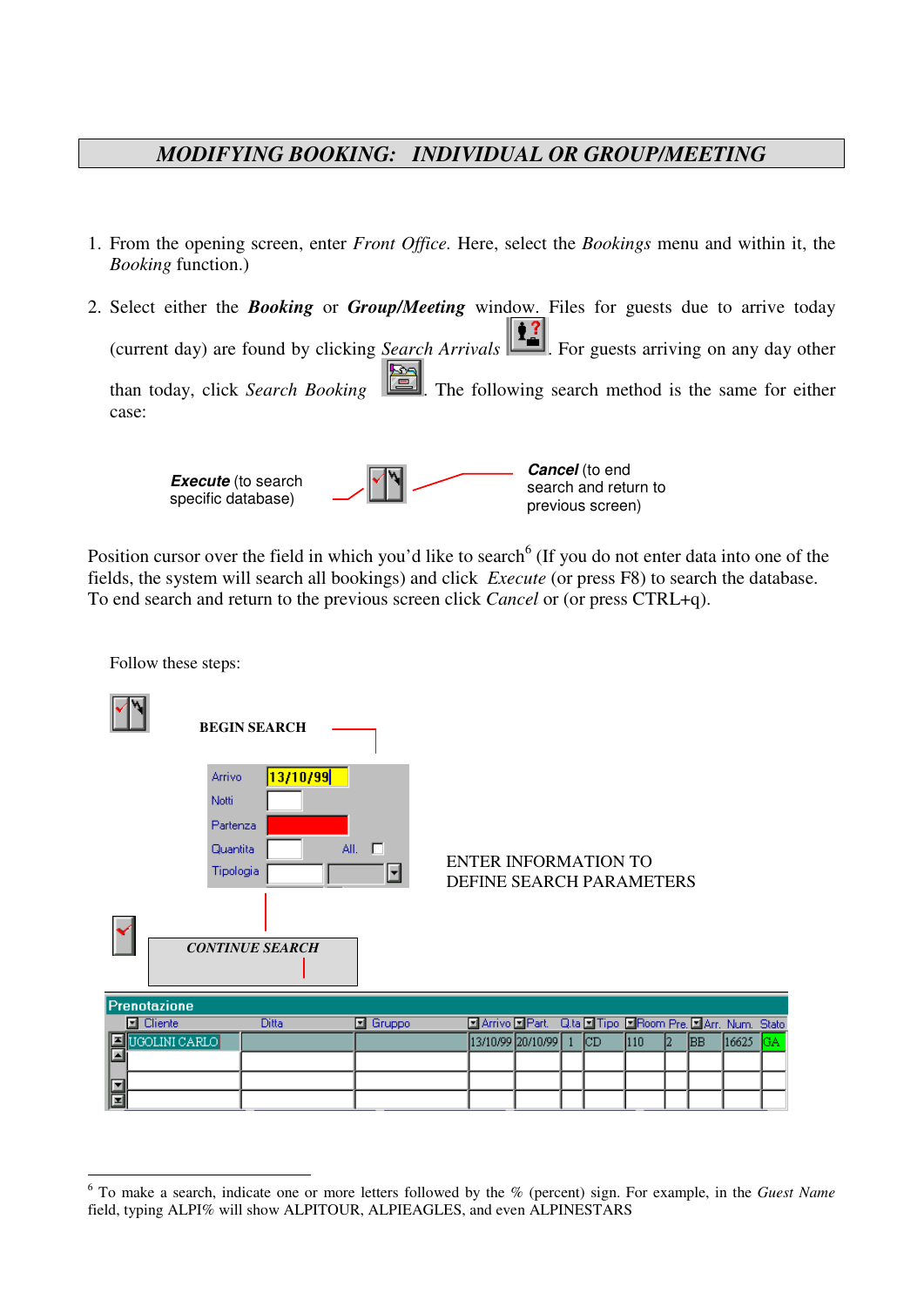4. The program will allow you to modify any information previously entered by simply clicking on the required field and entering new data.

**Attention: The system will not allow you to enter arrival dates which have already past. This can be managed using the** *no show 7* **program.**

5. To save the modified information, click  $\boxed{\phantom{\big|}\text{GWH}}$  or press F10.

<sup>7</sup> See *Closure, No Show*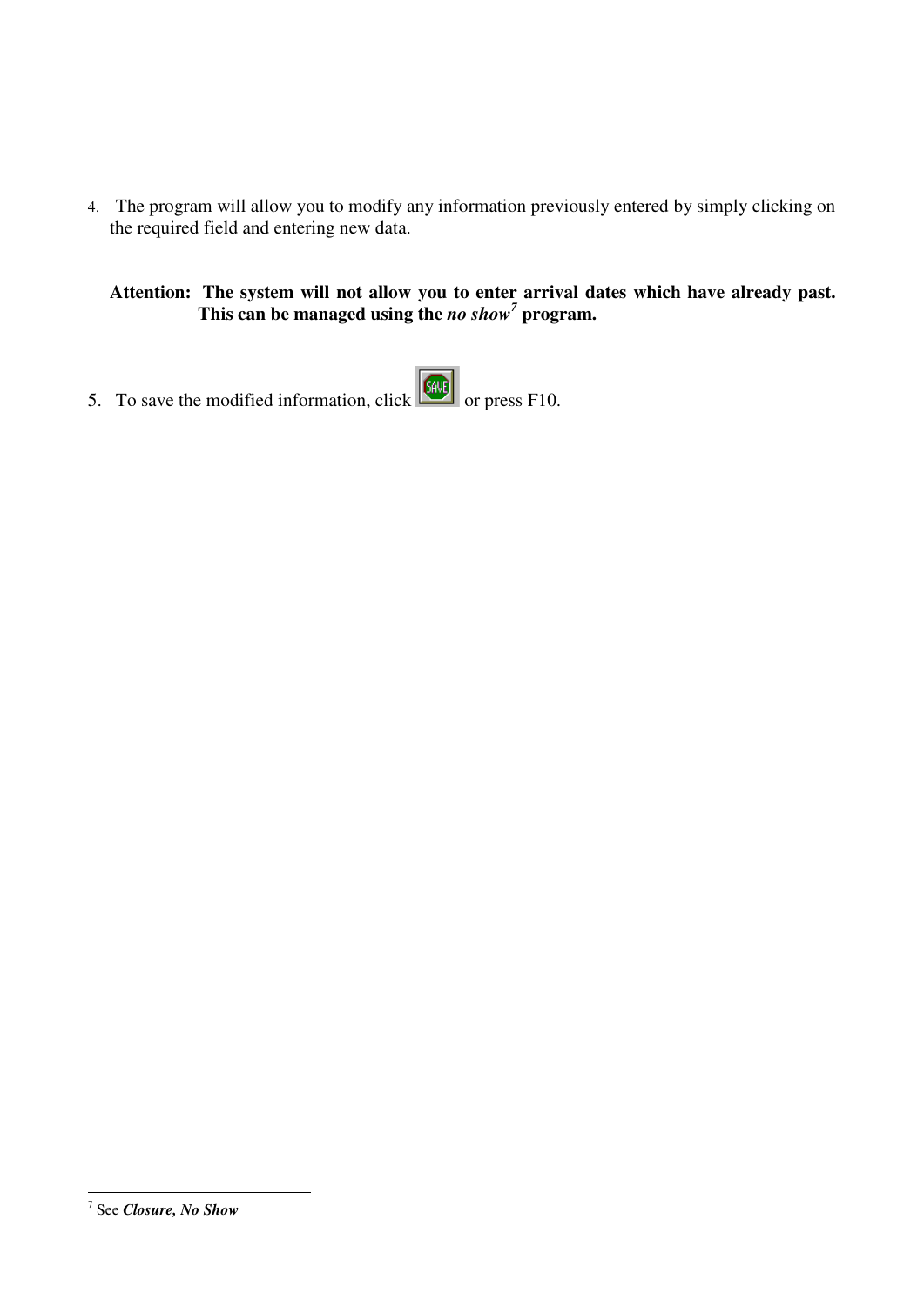# *CANCELING BOOKING: INDIVIDUAL OR GROUP/MEETING*

- 1. Search the booking you wish to cancel in the manner described above.
- 2. Click *Cancel Booking* . The program automatically requests confirmation.



When you click *Yes,* the system requests a reason for cancellation.

|                  | Prenotazione                          |                |                              |               |                         |            |                                           |            |  |                            |
|------------------|---------------------------------------|----------------|------------------------------|---------------|-------------------------|------------|-------------------------------------------|------------|--|----------------------------|
|                  | I Cliente                             | <b>Ditta</b>   | $\blacksquare$ Gruppo        | Arrivo Part   |                         |            | Q.ta   Tipo   Room Pre,   Arr. Num. Stato |            |  |                            |
|                  | VALENTINI MATILE ALCATEL ITALIA S.    |                |                              |               | 19/11/01 22/12/01 1 BIA |            |                                           | APP 144    |  | The system                 |
| $\blacktriangle$ |                                       |                |                              |               |                         |            |                                           |            |  | automatically<br>marks the |
|                  |                                       |                |                              |               |                         |            |                                           |            |  | booking                    |
| $\overline{z}$   |                                       |                |                              |               |                         |            |                                           |            |  | canceled                   |
|                  | Prenotazione                          | Condizioni     | Storia                       | Operativo     |                         |            |                                           |            |  |                            |
|                  | <b>Storia</b><br>Statistica           |                |                              |               |                         |            |                                           |            |  |                            |
|                  |                                       |                |                              |               |                         |            |                                           |            |  |                            |
|                  |                                       |                |                              |               |                         |            |                                           |            |  |                            |
|                  |                                       |                |                              |               |                         |            |                                           |            |  |                            |
|                  | Data inserimento                      | 19/11/2001     | $\overline{33}$<br>Operatore | Data modifica |                         | 19/11/2001 | Operatore                                 | 33         |  |                            |
|                  | Data annullamento                     | 19/11/2001     | Operatore                    | Motivo        |                         |            |                                           |            |  |                            |
|                  |                                       |                |                              |               |                         |            |                                           |            |  |                            |
|                  | Data ultimo trasferimento Booking     |                |                              | Codice centro |                         |            |                                           |            |  |                            |
|                  |                                       |                |                              |               |                         |            | Struttura<br>Allotment                    |            |  |                            |
|                  | Trattamento addebitato fino al giorno |                |                              | dompreso      |                         |            |                                           |            |  |                            |
|                  |                                       |                |                              |               |                         |            |                                           |            |  |                            |
|                  |                                       |                |                              |               |                         |            |                                           |            |  |                            |
|                  |                                       |                |                              |               |                         |            |                                           |            |  |                            |
|                  | <b>Numero</b>                         | Voucher<br>144 |                              |               | Stato <b>ANNULLATA</b>  |            |                                           | Off WL Gar |  |                            |
|                  |                                       |                |                              |               |                         |            |                                           |            |  |                            |
|                  |                                       |                |                              |               |                         |            |                                           |            |  |                            |
|                  |                                       |                |                              |               |                         |            | Press F9 to specify the reason for        |            |  |                            |

cancellation When <sup>a</sup> cancellation is made, the system automatically stores the code of the operator making the cancellation.

Press F9 to specify the reason for